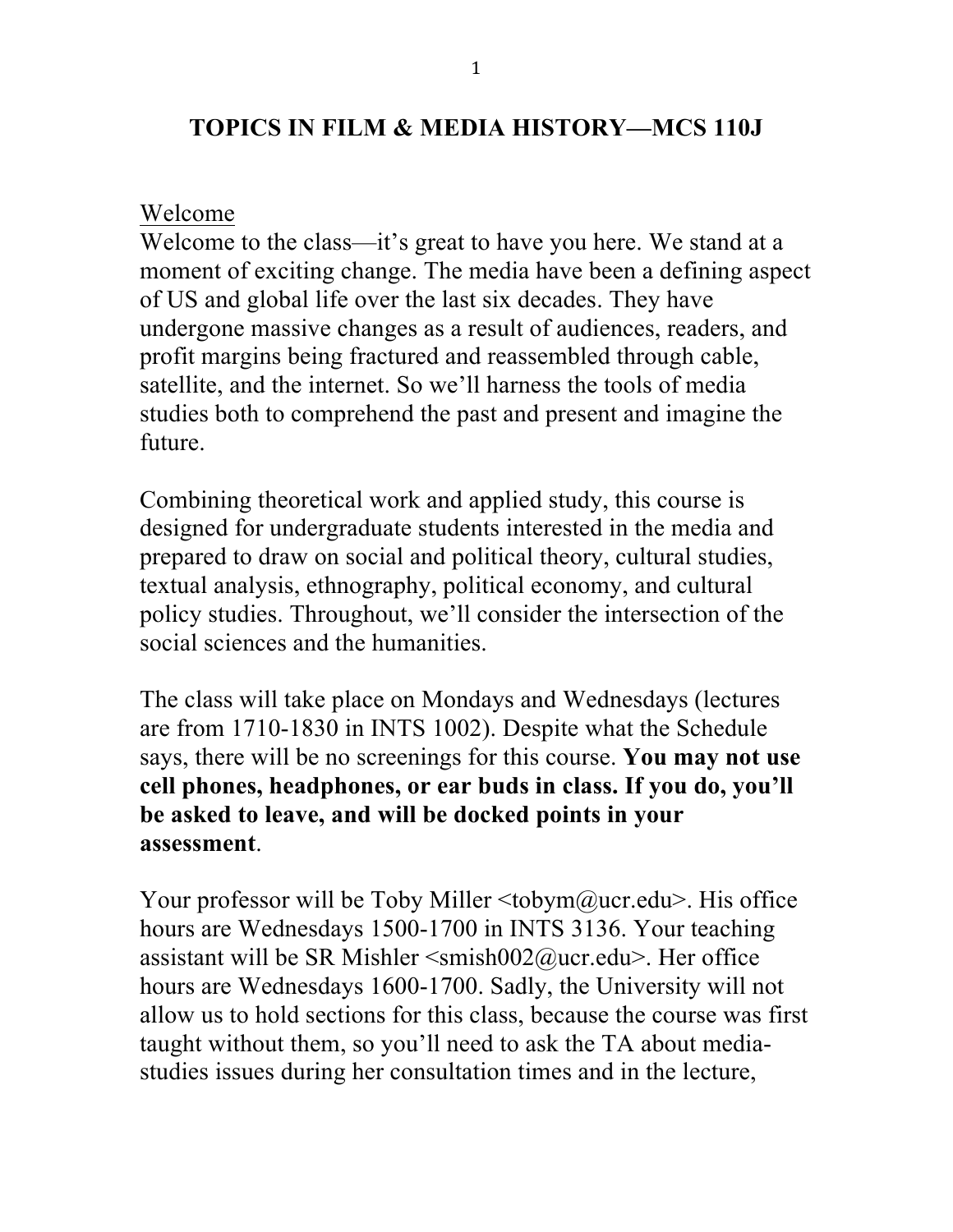when there will be some occasions for you to speak in a semistructured way amongst yourselves.

Textbooks

Robert W. McChesney and John Nichols. *The Death and Life of American Journalism: The Media Revolution That will Begin the World Again*. New York: Nation Books, 2010.

David E. Nye. *Technology Matters: Questions to Live With*. Cambridge, Mass.: MIT Press, 2007.

Topics WEEK ONE, January 3 and 5 Topic: INTRODUCTION

WEEK TWO, January 10 and 12 Topic: WHAT IS TECHNOLOGY? Reading: Nye, Chapter 1

WEEK THREE, January 19 (the  $17<sup>th</sup>$  is a holiday) Topic: WHAT ARE THE MEDIA? Reading: McChesney and Nichols, Appendix I and Appendix II

WEEK FOUR, January 24 and 26 Topic: TECHNOLOGICAL DETERMINISM Reading: Nye, Chapter 1; McChesney and Nichols, Chapter 1

WEEK FIVE, January 31 and February 2 Topic: POLITICS Reading: Watch the discussion "And the Winner is…The Television Networks" http://hammer.ucla.edu/programs/detail/program\_id/645

WEEK SIX, February 7 and 9 Topic: THE STATE Reading: McChesney and Nichols, Chapters 3 and 4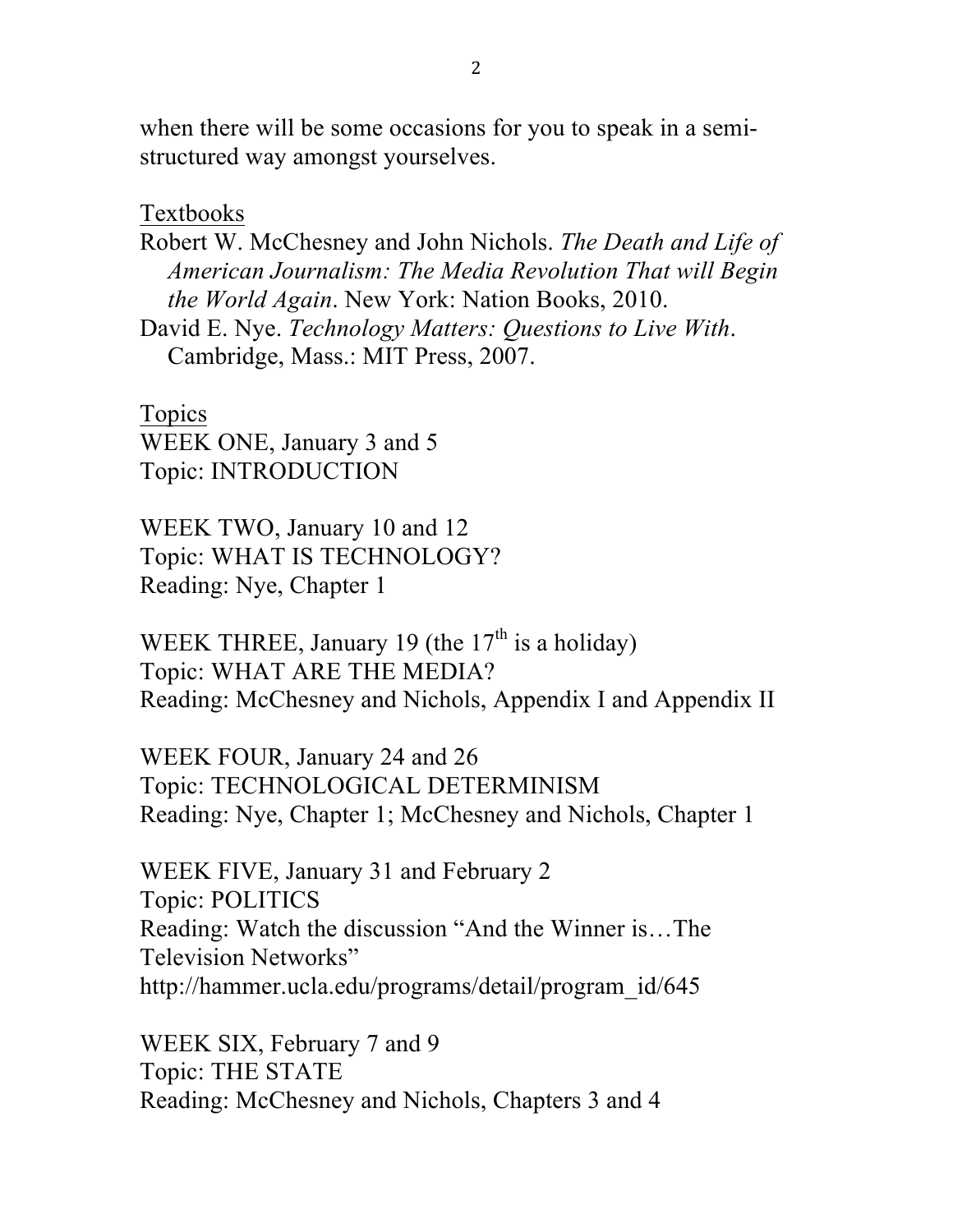WEEK SEVEN, February 14 and 16 Topic: THE MARKET Reading: Nye, Chapter 8

WEEK EIGHT, February 23 (the  $21<sup>st</sup>$  is a holiday) Topic: THE FUTURE Reading: Nye, Chapter 11; McChesney and Nichols, Conclusion

WEEK NINE, February 28 and March 2 Topic: ECOLOGY Reading: Nye, Chapter 6

WEEK TEN, March 7 and 9 Topic: REVISION and EXAM

## Assessment **YOU MUST COMPLETE EACH ITEM OF THE ASSESSMENT PROFILE OR YOU WILL FAIL THE COURSE. You will also fail the course if we find you have plagiarized, for instance by purchasing, borrowing, or otherwise copying someone else's work without attribution and submitting it as your own.**

INCOMPLETES JEOPARDIZE YOUR FUNDING, STATURE, DEGREE QUALITY, AND EFFICIENCY. IF YOU ARE HAVING TROUBLE MEETING DEADLINES, SPEAK TO US AS SOON AS POSSIBLE. ASSUME, FOR EXAMPLE, THAT THE ESSAY IS DUE A WEEK EARLY AND PLAN ACCORDINGLY—THAT WAY ALL WILL BE SWEET, EVEN IF A NEUROTIC CAT EATS YOUR WORK AT WHAT APPEARS TO BE THE LAST MINUTE, OR YOUR HARD DRIVE IS OCCUPIED BY FORCES BEYOND OUR KEN. AND DON'T PLAN HOLIDAYS THAT WILL CONFLICT WITH THE EXAM!